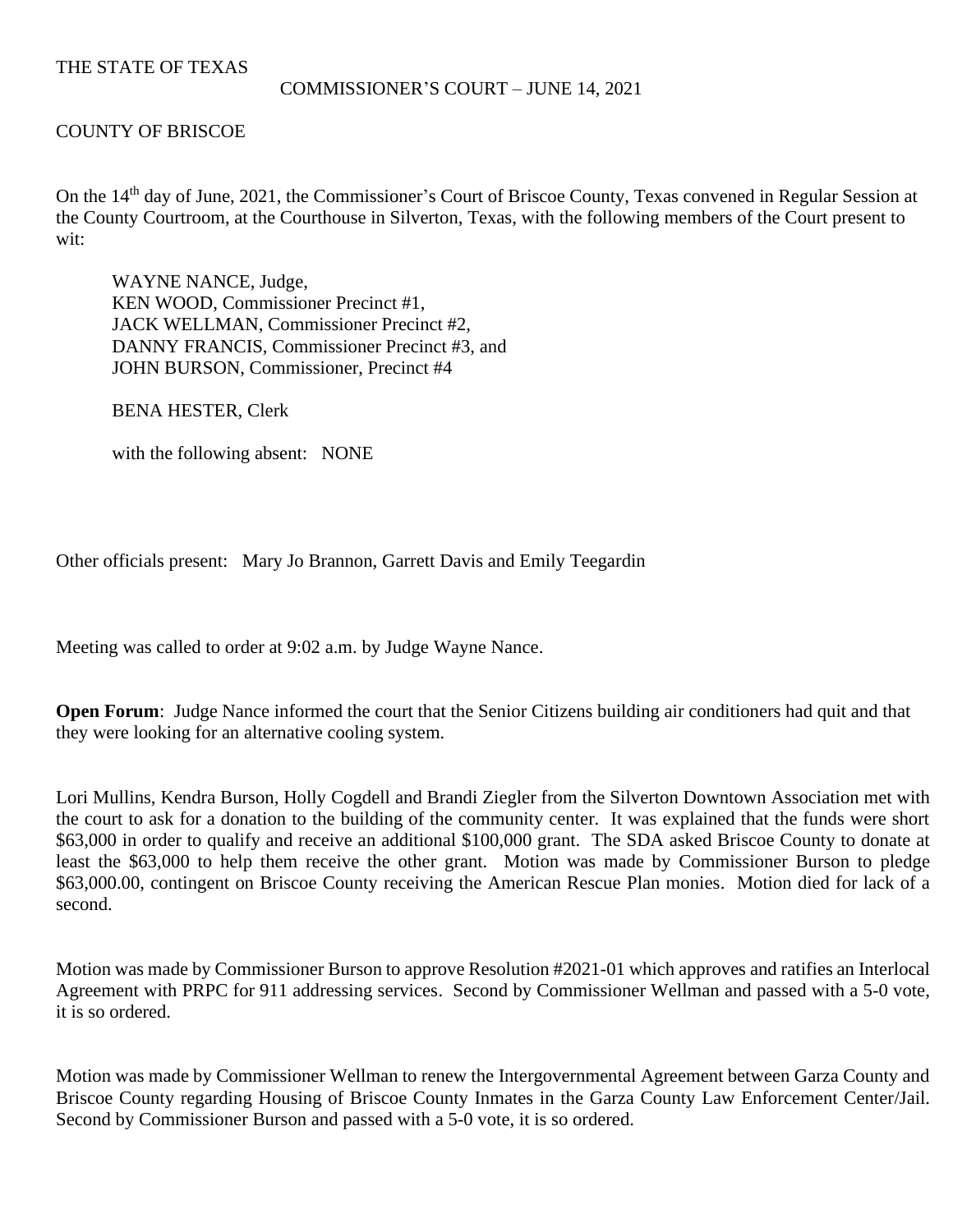The names of Mary Jo Brannon, Dan Meyer, Phil Barefield, Maria Merrell and LaQuetta Schott were submitted to be considered as nominees to the Tax Appraisal District Board.

Bids were opened for the Precinct #1 pickup.

Jason Gamble - \$100.00 Allen Clary - \$405.00

Motion was made by Commissioner Burson to accept the bid of Allen Clary for \$405.00. Second by Commissioner Francis and passed with a 5-0 vote it is so ordered.

Budget Amendments: NONE

Motion was made by Commissioner Francisto approve the following work order(s). Second by Commissioner Burson and passed with a 5-0 vote it is so ordered.

> Henrietta Scoggins – Precinct #2 Jean Mullin – Precinct #2

Motion was made by Commissioner Burson to accept the following monthly reports. Second by Commissioner Wood and passed with a 5-0 vote it is so ordered.

Mary Jo Brannon, Treasurer Jon Etta Ziegler, Tax A/C G. J. Walton, J. P. #1 Garrett Davis, Sheriff Dan Meyer, J. P. #2 Theresa Clinton, Appraiser Bena Hester, Clerk Mason Carter, CEA-Ag Molly Forman, CEA-FCS

Motion was made by Commissioner Francis to accept the Treasurer Office Holder Report for May 2021. Second by Commissioner Wellman and passed with a 5-0 vote, it is so ordered.

### **TREASURER'S OFFICE HOLDER REPORT** BRISCOE COUNTY

June 1, 2021

Tax Assessor-Collector \$13,857.47 County & District Clerk  $\sim$  55,180.25 Justice of the Peace, Prect. 1  $$4,943.85$ Justice of the Peace, Prect. 2  $$2,932.50$ Precinct 1  $$100.00$ Precinct 2  $$125.00$ 

{THE STATE OF TEXAS} {COUNTY OF BRISCOE}

Before me, the undersigned authority, on this day personally appeared Mary Jo Brannon, County Treasurer of Briscoe County, who being by me duly sworn, upon oath, says that the within and foregoing report is true and correct.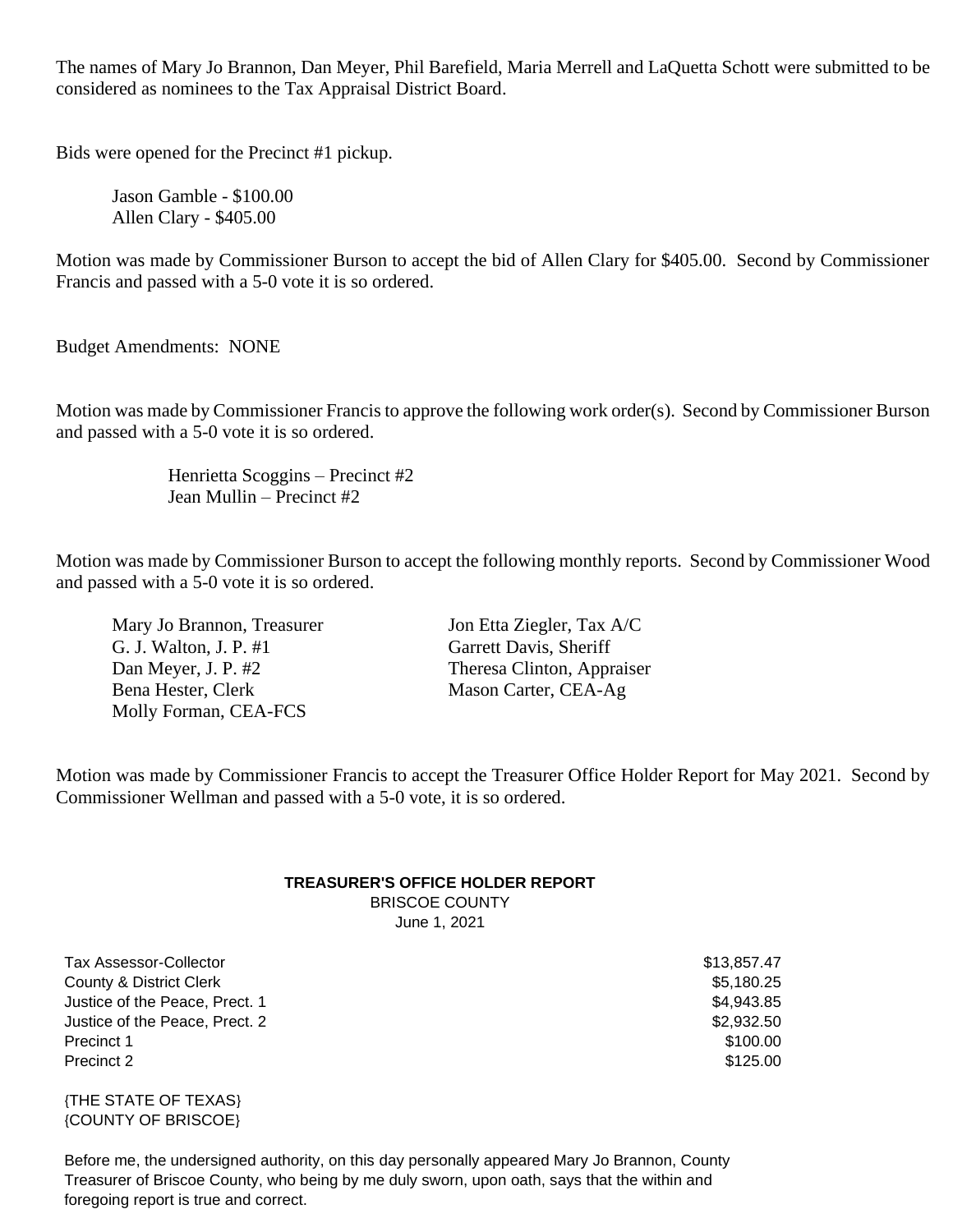Mary Jo Brannon, Briscoe County **Treasurer** 

Sworn to and subscribed before me, this 1st day of June, 2021.

Bena Hester, Briscoe County Clerk

Motion was made by Commissioner Francis to sign the Commissioner's Court Affidavit for May 2021. Second by Commissioner Wellman and passed with a 5-0 vote, it is so ordered.

### **COMMISSIONERS' COURT AFFIDAVIT**

In compliance with Section 114.026 of the Local Government Code, the Commissioners' Court of Briscoe County on this date has compared and examined the Monthly Report of Mary Jo Brannon, Briscoe County Treasurer. Every account is reported as required by Section 114.026 Local Government Code and the Commissioners' inspection was made in accordance with Section 114.026 of the Local Government Code.

#### **MONTHLY REPORT FOR MAY 2021**

| <b>FUND</b>        | <b>BALANCE</b>    |     | <b>RECEIPTS</b> |     | <b>DISBURSED</b> | <b>END BALANCE</b> |  |
|--------------------|-------------------|-----|-----------------|-----|------------------|--------------------|--|
| Gen Fund           | \$2,238,547.88    | SS. | 22,767.65       | \$. | 127,494.36       | \$2,133,821.17     |  |
| Jury Fund          | 57,812.43<br>\$   | \$  |                 | S   |                  | \$<br>57,812.43    |  |
| Prect 1            | 245,119.39<br>S.  | \$  | 5,368.79        | S   | 24,510.17        | \$<br>225,978.01   |  |
| Prect 2            | 140,494.89<br>\$. | \$  | 5,815.29        | S   | 10,829.11        | \$<br>135,481.07   |  |
| Prect <sub>3</sub> | 97,268.72<br>\$   | \$  | 5,268.79        | \$  | 9,697.14         | \$<br>92,840.37    |  |
| Prect 4            | 99,568.02<br>\$   | \$  | 4,847.31        | \$  | 8,571.84         | \$<br>95,843.49    |  |
| *Other Funds       | 112,534.86        | \$  | 2,397.89        | \$  | 40.00            | \$<br>114,892.75   |  |
| Total              | \$2,991,346.19    | S   | 46,465.72       | S   | 181,142.62       | 2,856,669.29       |  |

\*Balances of Other Funds that have stipulations by law as how they may be spent, and may not be included in other fund's balances.

In this regular session of Commissioners' Court of Briscoe County, the requirements of Section 114.026 Subsection C of the Local Government Code have been met and \$2,856,669.29 remains in the custody of Mary Jo Brannon, Briscoe County Treasurer.

Approved in open court this the 14th day of June 2021.

Wayne Nance, County Judge

Ken Wood, Commissioner Prect 1

Jack Wellman, Commissioner Prect 2

John Burson, Commissioner Prect 4

Danny Francis, Commissioner Prect 3

Motion was made by Commissioner Wood to pay the monthly invoices as presented. Second by Commissioner Francis and passed with a 5-0 vote, it is so ordered.